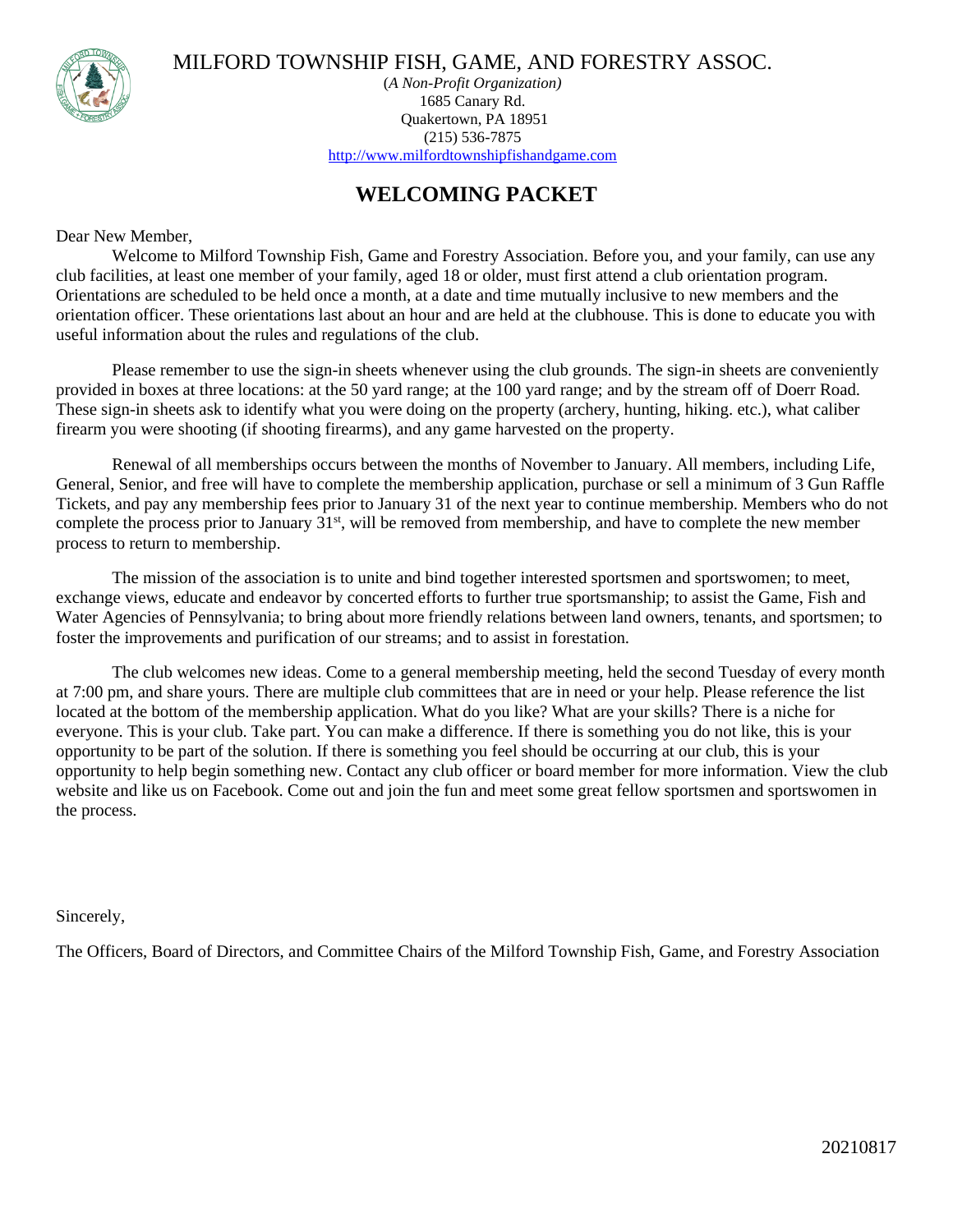

## **MILFORD TOWNSHIP**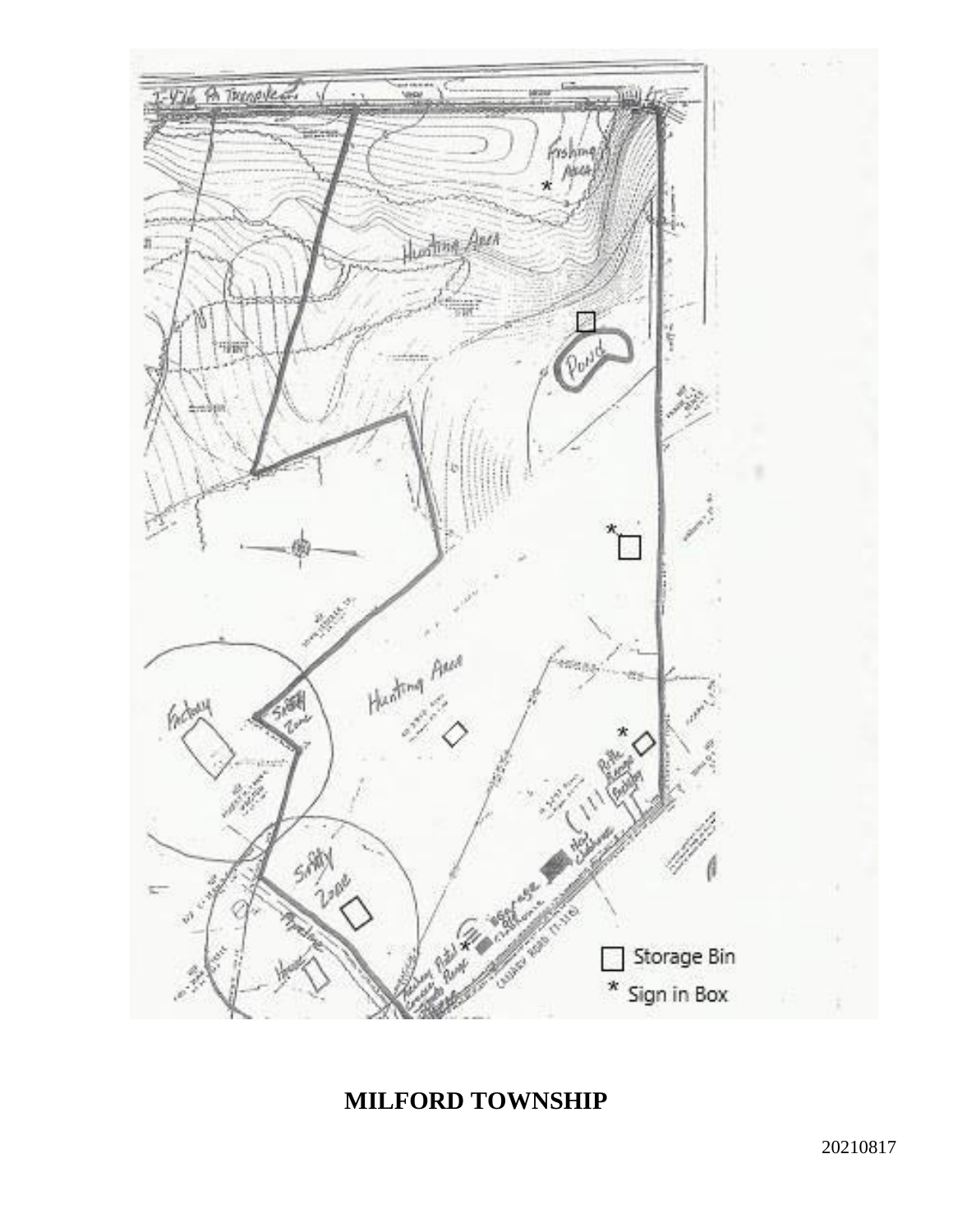# **FISH, GAME, AND FORESTRY ASSOCIATION ORIENTATION**

The purpose of orientation is to indoctrinate both old and new members with the Club's property, location of its ranges, safety requirements, and rules and regulations thereon.

*This policy will be put into place by the Board of Directors and its Officers for all new members and renewals thereafter as follows.*

- All those members, who are 8 years of age or older, will have their orientation card signed and dated by the orientation officer, or designated member of the board, so that all members will be able to identify those persons that attended the orientation program.
- Any member who has let their membership lapse, will be treated as a new member and must repeat the voting process and orientation.

#### ● **ORIENTATION CLASSES WILL BE HELD ONCE A MONTH**

● We, your Board and Officers, are concerned about the longevity of this Club and want it to be here for many generations to come. However, this will only happen if we work together to make sure all of us are safe.

## **MILFORD TOWNSHIP FISH, GAME, AND FORESTRY ASSOCIATION**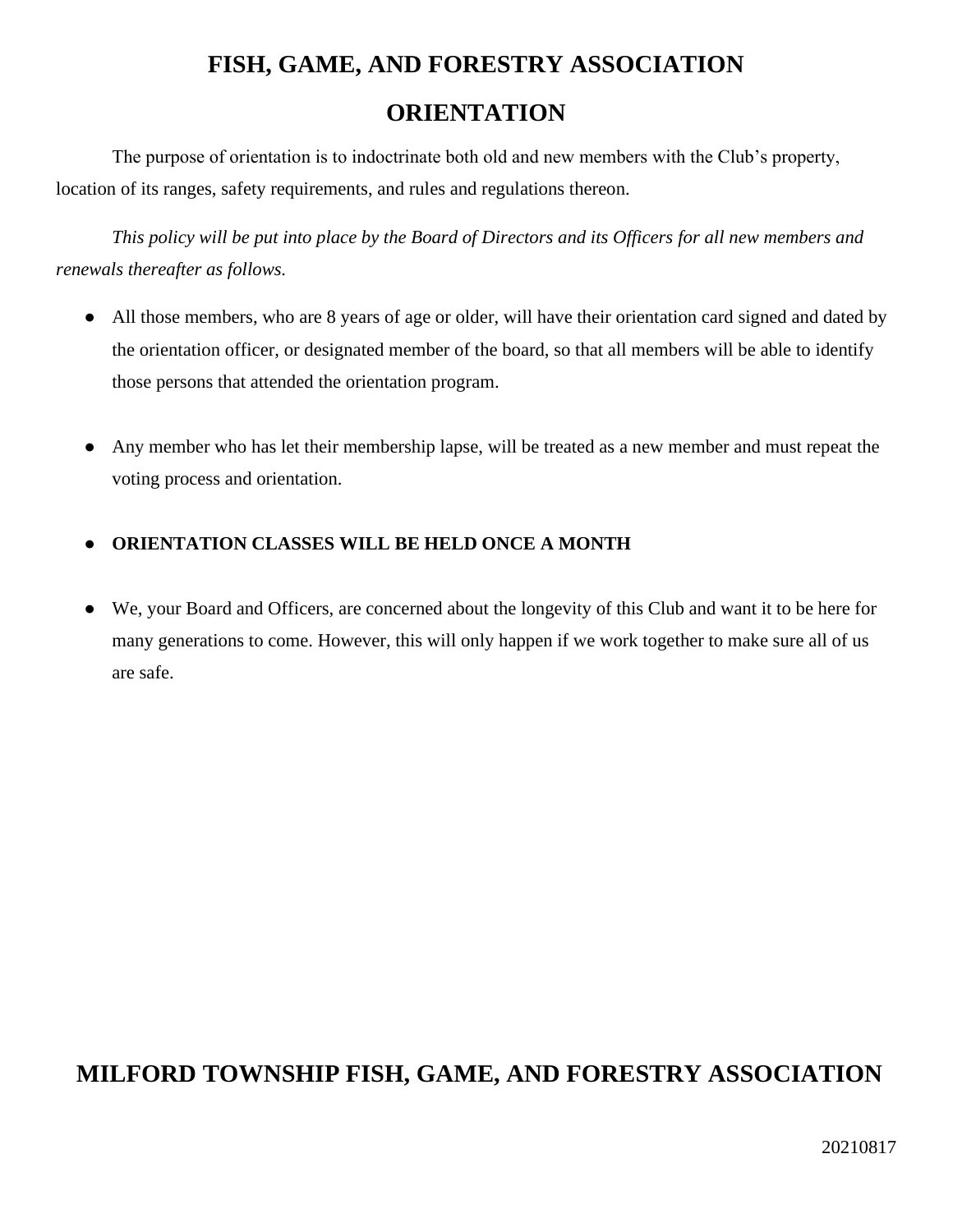## **GENERAL RULES**

- 1. Any person who uses these facilities accepts responsibility for their own actions and for those whom they are acting as legal guardian. Safety is the responsibility of EVERYONE.
- 2. Junior members, ages 8 through 16, must be within eyesight by a parent or legal guardian that:
- a. Is at least 21 years of age
- b. Is an existing member
- c. Attended a club safety orientation
- 3. Children 8 12 years of age can shoot 22 caliber rim fire rifle/ pistol, shotgun not larger than 20 gauge and muzzleloaders.
- 4. Children under the age of 8 are not permitted on ranges at any time.
- 5. All club members must display vehicle identification on dashboard when on club property.
- 6. Every person that uses the club property must sign their club identification number and all required information at the sign-in box. Failure to comply, plus any infractions of the range rules, is cause for suspension of the privilege of the use of the club property.
- 7. All members must display valid club identification at all times when on property and present it to any member requesting proof of membership.
- 8. Members only are permitted.
- 9. Alcoholic beverages of any type are strictly prohibited on club property.
- 10. Ranges are unavailable to all during clubhouse and facility rentals
- 11. Unsafe gun handling will result in expulsion from the club.
- 12. Eye protection and hearing protection should be worn at all times when on any firearm range.
- 13. No fires on club grounds (unless authorized by officers and/or directors)
- **14. During all hunting seasons, everyone and their service animals on Milford Township Fish, Game & Forestry property must wear fluorescent orange with a minimum 250 sq inches on head, chest and back combined, visible 360<sup>o</sup> at all times.**
- **15. ANY UNAUTHORIZED PERSON USING THE CLUB PROPERTY WITHOUT AUTHORIZATION WILL BE HELD LIABLE FOR TRESPASSING.**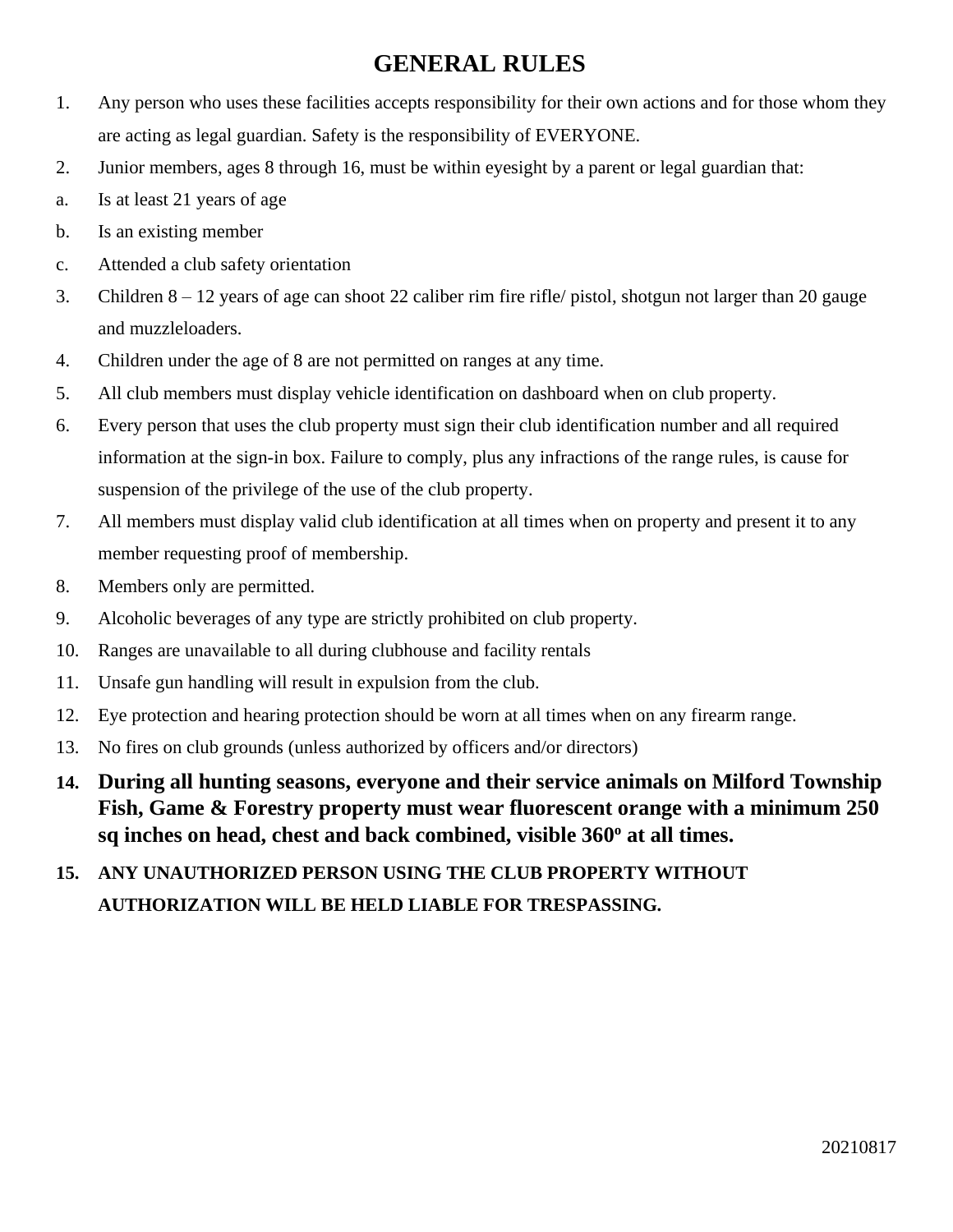## **MILFORD TOWNSHIP FISH, GAME, AND FORESTRY ASSOCIATION SAFETY RULES**

Safety should never be taken for granted when firearms are involved. No trophy, no score, and no competition is worth any injury to yourself or others.

Safety is and should be your first and foremost responsibility. Make sure you always follow these basic rules.

- 1. Keep your muzzle pointed in a safe direction at all times.
- 2. Treat every firearm as if it were loaded, until you personally prove it otherwise.
- 3. Always keep your action open when your firearm is not in use.
- 4. Learn the mechanical and handling characteristics of the firearm you are using, and the correct ammunition for each firearm.
- 5. Always be sure of your target **and what is beyond it.**
- 6. Always be sure of your backstop.
- 7. Always be sure that your barrel is free of any obstructions.
- 8. Load your firearm only when ready to shoot.
- 9. Do not point your firearm at anything that you do not want to shoot.
- 10. Conduct yourself in a sportsman-like manner. **No Profanity, No Abusive Language, No Horseplay.**
- 11. All shooters and those supervising must wear eye and ear protection at all times.

#### 12. **NO ALCOHOLIC BEVERAGES ALLOWED ON THE PROPERTY**

13. Cartridge cases, boxes, and used targets, must be policed up and placed in proper receptacles.

## **16. During all hunting seasons, everyone and their service animals on Milford Township Fish, Game & Forestry property must wear fluorescent orange with a minimum 250 sq inches on head, chest and back combined, visible 360<sup>o</sup> at all times.**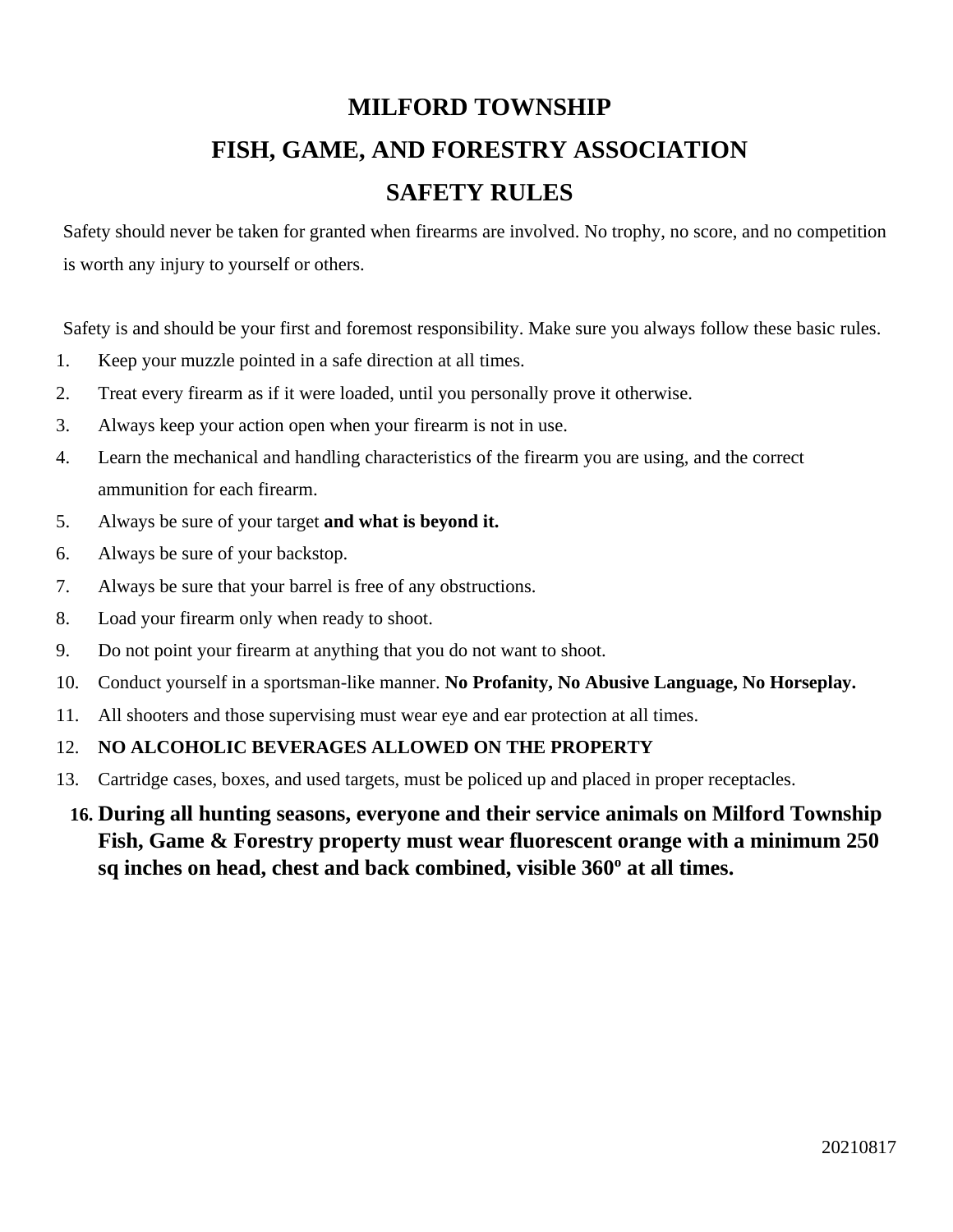#### **MILFORD TOWNSHIP FISH, GAME, AND FORESTRY ASSOCIATION**

#### **50 YARD RANGE RULES**

- 1. The ranges will open at 9:00 am daily, Monday through Saturday. The ranges will be open at 12:00 pm (noon) on Sunday. All shooting will cease one-hour before sunset, and will be strictly enforced.
- 2. Ranges are unavailable during all special events of the club.
- 3. Obey instantly all firing line commands.
- 4. Handgun shooters a maximum of ten (10) consecutive shots, twenty-five (25) yards and under for handguns, unless sanctioned by club organized events.
- 5. No full-automatic firearms are allowed on the ranges at any time.
- 6. For shotgun usage, the only aerial targets permitted are clay pigeons, with number seven and a half  $(H7 V_2)$  shot being the heaviest shot permitted a maximum of two (2) consecutive shots When shooting clay pigeons, shooters must stay inside the pipe frame situated at the fifty yard bench, and the birds must fly within the poles at either side of the range backstop.
- **7.** Only paper targets must be hung between the wooden stringers on the backing board; **NO TARGETS MAY BE ATTACHED DIRECTLY TO ANY WOODEN POLES.**
- 8. Steel plate targets may be used on either range with the following conditions:
	- a. Self-made targets must be entirely made of steel.
	- b. Commercial polymer pass-through targets may be used.
	- c. Target may not be higher than 3 foot to the top.
	- d. Targets should pivot or fall to help absorb the bullets energy.
	- e. Targets must be commercially made or fashioned after commercially made units with a minimum plate thickness of 3/8 inch.
	- f. Targets should be placed under and/or in in-line with, the wood framed target supports.
	- g. Shooter must stay a minimum of 25 feet from the target while shooting.
- 9. Police the range at the conclusion of your shoot. Remove old targets, spent casings, and other trash and place in proper receptacles.
- 10. All misfired ammunition must be removed from the premises by the shooter.
- 11. Every person on the range must wear eye and hearing protection while on the range.
- 12. All actions must be open and unloaded when anyone is down range.
- 13. A maximum of 10 rounds or less per magazine. Two rounds per shotgun.
- 14. Limit of four (4) shooters on all ranges unless during a sanctioned club event.

#### **HELP US HAVE A SAFE CLEAN RANGE**

**Any violation of the above rules is cause for disciplinary action that may include suspension of range privileges or expulsion from the club. Report any incident on the range to the board of directors with as much information as** 

**possible. Any unauthorized person using the range will be held liable for trespassing.**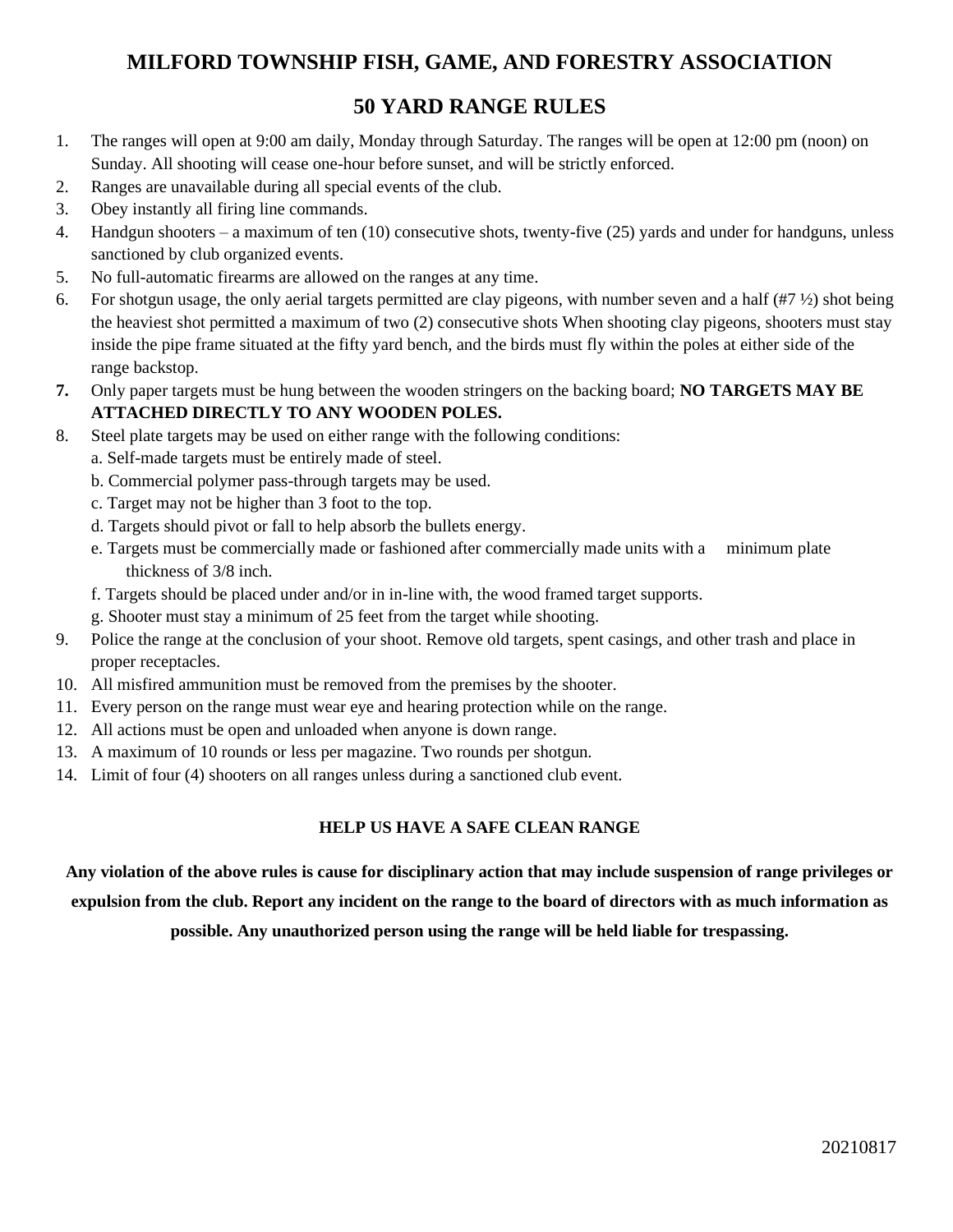## **MILFORD TOWNSHIP FISH, GAME, AND FORESTRY ASSOCIATION 100 YARD RANGE RULES**

#### 1. The ranges will open at 9:00 am daily, Monday through Saturday. The ranges will be open at 12:00 pm (noon) on Sunday. All shooting will cease one-hour before sunset, and will be strictly enforced.

- 2. Ranges are unavailable during all special events of the club.
- 3. Obey instantly all firing line commands.
- 4. No full-automatic firearms are allowed on the ranges at any time.
- **5.** Only paper targets must be hung between the wooden stringers on the backing board; **NO TARGETS MAY BE ATTACHED DIRECTLY TO ANY WOODEN POLES.**
- 6. Steel plate targets may be used on either range with the following conditions:
	- a. Self-made targets must be entirely made of steel.
	- b. Commercial polymer pass-through targets may be used.
	- c. Target may not be higher than 3 foot to the top.
	- d. Targets should pivot or fall to help absorb the bullets energy.
	- e. Targets must be commercially made or fashioned after commercially made units with a minimum plate thickness of 3/8 inch.
	- f. Targets should be placed under and/or in-line with, the wood framed target supports.
	- g. All rifle/long gun shooters must stay within the shooting pavilion while shooting unless for a sanctioned club event.
- 7. All sighting in of firearms shall start at 25 yards, **and at the 50 yard range,** at all times.
- 8. Police the range at the conclusion of your shoot. Remove old targets, spent casings, and other trash and place in proper receptacles.
- 9. All misfired ammunition must be removed from the premises by the shooter.
- 10. Any pistol shooter on 100 yard range will relinquish use of the range at the request of any rifle shooter.
- 11. Every person on the range must wear eye and hearing protection.
- 12. All actions must be open when anyone is down range.
- 13. A maximum of 10 rounds or less per magazine. Limit of four (4) shooters on all ranges unless during a sanctioned club event.

#### **HELP US HAVE A SAFE CLEAN RANGE**

**Any violation of the above rules is cause for disciplinary action that may include suspension of range privileges or expulsion from the club. Report any incident on the range to the board of directors with as much information as possible. Any unauthorized person using the range will be held liable for trespassing.**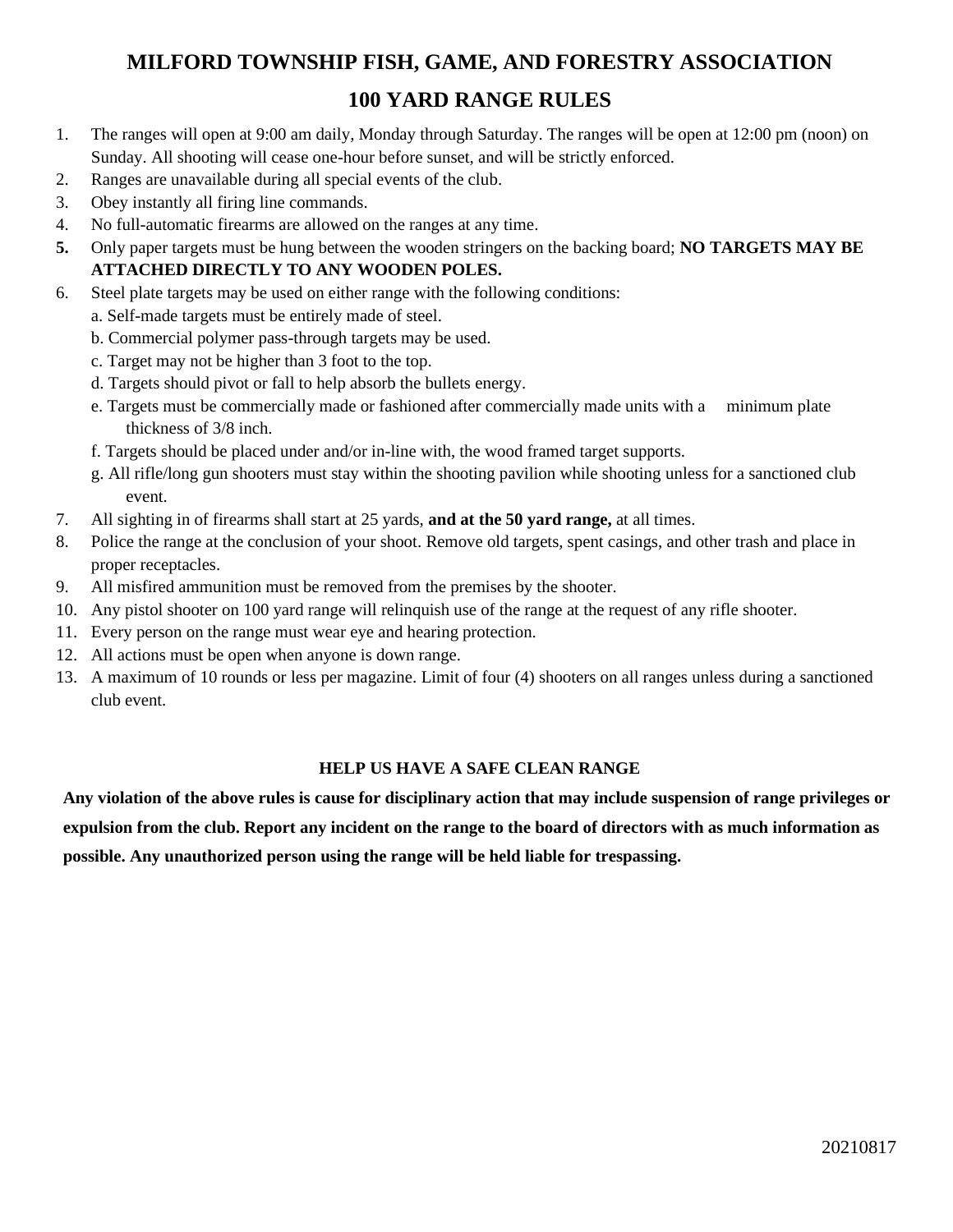## **MILFORD TOWNSHIP FISH, GAME, AND FORESTRY ASSOCIATION HUNTING RULES**

- 1. Hunters must sign in and file a harvest report.
- 2. PA Hunting regulations must be obeyed.
- 3. **ONE** deer to be harvested off of club grounds per year.
- 4. NO organized drives for game on club grounds.
- 5. NO baiting allowed.
- 6. Portable Stands/Blinds only. **NO screw-in spikes.**
- 7. Any hunter using a tree stand or who is on club grounds, must use a full body type safety harness with an up-to-date manufacturing tag. Also, hunters must use a safety line with a minimum 3/8" diameter safety rope with a crussik knot.
- 8. Tree stands/ blinds can be put in two weeks prior to the beginning of hunting season and must be removed within two weeks of the season's end.
	- 9. All stands/blinds must have a member number visibly displayed from ground level, with a minimum 4 inch fluorescent orange band just above eye level wrapped around the tree your stand is attached to or next to your blind.
- 10. Stands/Blinds need a minimum 4 inch fluorescent orange band just above eye level wrapped around the tree your to which your stand is attached, or next to your blind.
- 11. Any stands/blinds found left in woods, outside of the above approved times, will be removed by the club and become club property.
- 12. NO cutting of tree limbs.
- 13. NO feeding of wildlife. This includes, but is not limited to: Fruit, hay, feed, grain, salt, mineral, or ANY material that would be considered to be food.
- 14. NO possession or consumption of alcoholic beverages on club grounds.
- 15. NO one shall discharge any firearm or bow on club grounds randomly.
- 16. NO removal of wildlife, which would include: Animals, fish, flora or mineral unless legally taken during open seasons.
- 17. NO motorized vehicles, non-motorized vehicles, conveyance or animal to be used for transportation on club grounds.
- 18. NO release of captive bred wildlife, domestic animal or raised game on club grounds.
- 19. Hunters must be off of club grounds ½ hour after closing time.
- **20. During all hunting seasons, everyone and their service animals on Milford Township Fish, Game & Forestry property must wear fluorescent orange with a minimum 250 sq inches on head, chest and back combined, visible 360<sup>o</sup> at all times.**
- 21. Safety zones regulations must be adhered to:
	- a. 50 yards from building or structure when using Archery.
	- b. 150 yards from building or structure when using Firearms.

**Any violation of the above rules is cause for disciplinary action that may include suspension of range privileges or expulsion from the club. Report any incident on the range to the board of directors with as much information as possible. Any unauthorized person using the range will be held liable for trespassing.**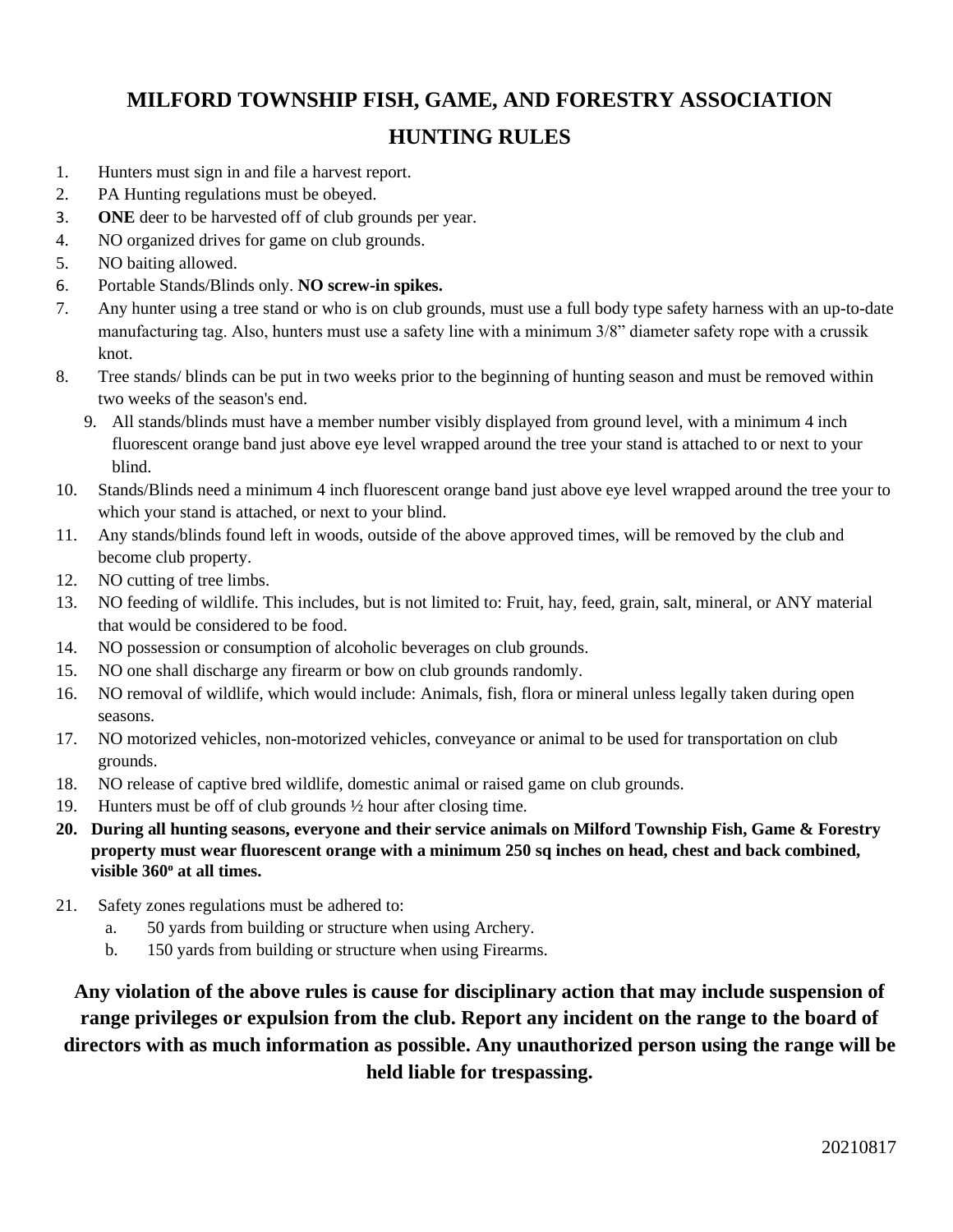#### **MILFORD TOWNSHIP FISH, GAME, AND FORESTRY ASSOCIATION**

#### **FISHING RULES**

- 1. Members Only Junior members must be accompanied by an adult of the club. Members must have a valid membership card openly displayed at all times while fishing. Members 16 years and older must have a valid Pennsylvania state fishing license, and trout stamp needed if applicable.
- 2. No alcoholic beverages are permitted.
- 3. No cleaning of fish on club property.
- 4. Catch and release only for all species to promote natural reproduction until further notice. Exceptions will be given on trout during the derby.
- 5. You may fish anywhere with any type of tackle or bait that is allowed by PA state fishing regulations.
- 6. Trout creel per day is 3 during the entire season except for the Trout Derby (derby rules apply). All other species will adhere to PA state fishing regulations.
- 7. All fish must be kept on stringer.
- 8. Only one rod with line in the water per person in your party.
- 9. Barbless hooks only.
- 10. No harvesting of baitfish with nets from the pond.
- 11. No swimming or wading. You may enter the water to assist in landing a fish.
- 12. No ice fishing
- 13. No boating

**During all hunting seasons, everyone and their service animals on Milford Township Fish, Game & Forestry property must wear fluorescent orange with a minimum 250 sq inches on head, chest and back combined, visible 360<sup>o</sup> at all times.**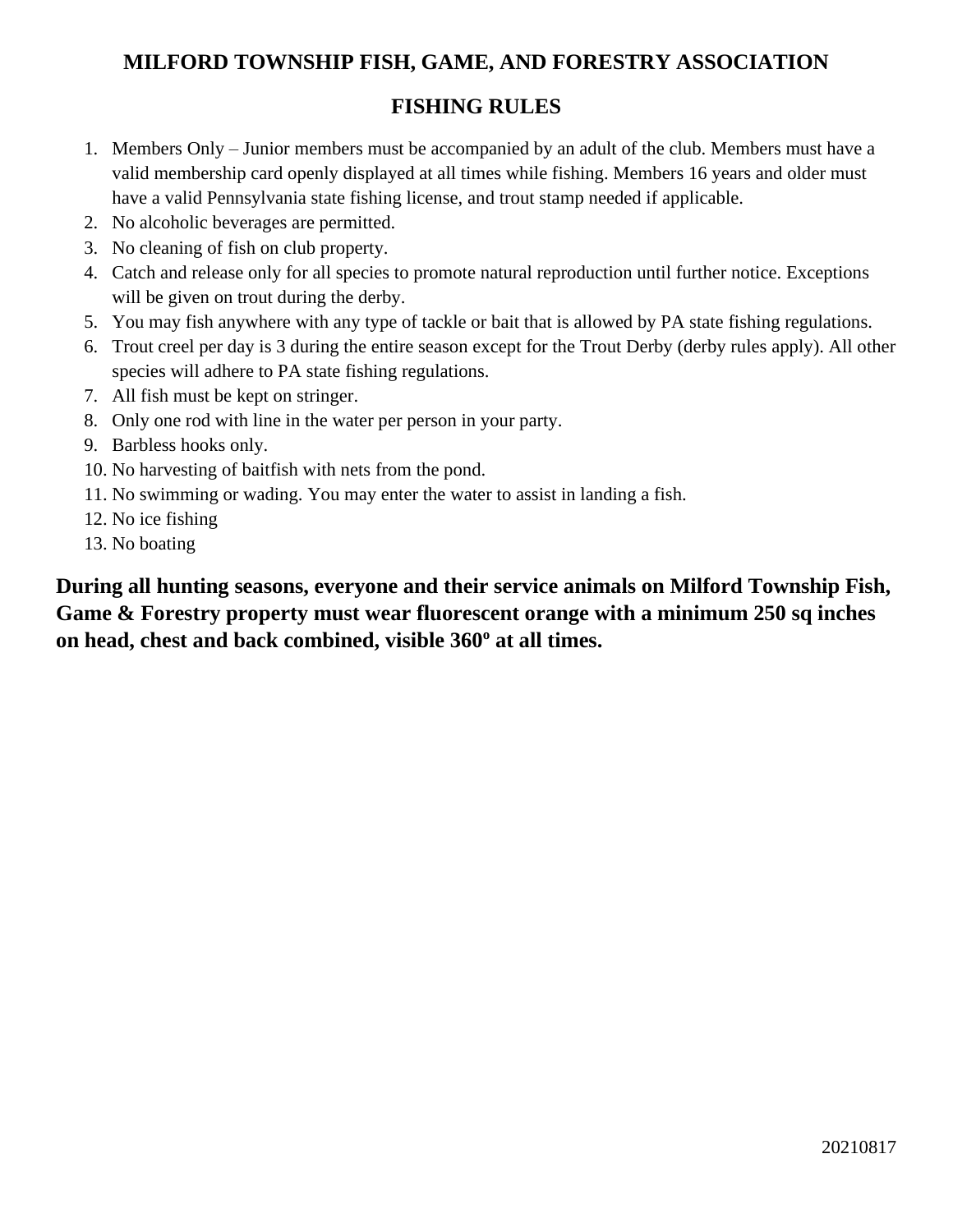## **MILFORD TOWNSHIP FISH, GAME, AND FORESTRY ASSOCIATION WELCOMING PACKET**

I, **\_\_\_\_\_\_\_\_\_\_\_\_\_\_\_\_\_\_\_\_\_\_\_\_\_\_\_\_\_\_\_\_\_\_\_\_\_\_\_\_\_\_,** attended orientation. I acknowledge that I have received, read, and understood the rules as explained in the welcoming packet. I am accepting responsibility for the other members listed on the membership, and any guests I may bring. I agree that violation of the club rules may lead to disciplinary action, suspension of club privileges, or expulsion from Milford Township Fish, Game, and Forestry Association.

I have read the above and understand and will follow these rules

PRINT NAME \_\_\_\_\_\_\_\_\_\_\_\_\_\_\_\_\_\_\_\_\_\_\_\_\_\_\_\_\_\_\_\_\_\_\_\_\_\_\_\_\_

SIGNATURE \_\_\_\_\_\_\_\_\_\_\_\_\_\_\_\_\_\_\_\_\_\_\_\_\_\_\_\_\_\_\_\_\_\_\_\_\_\_\_\_\_\_

DATE \_\_\_\_\_\_\_\_\_\_\_\_\_\_\_\_\_\_\_\_\_\_\_\_\_\_\_\_\_\_\_\_\_\_\_\_\_\_\_\_\_\_\_\_\_\_\_\_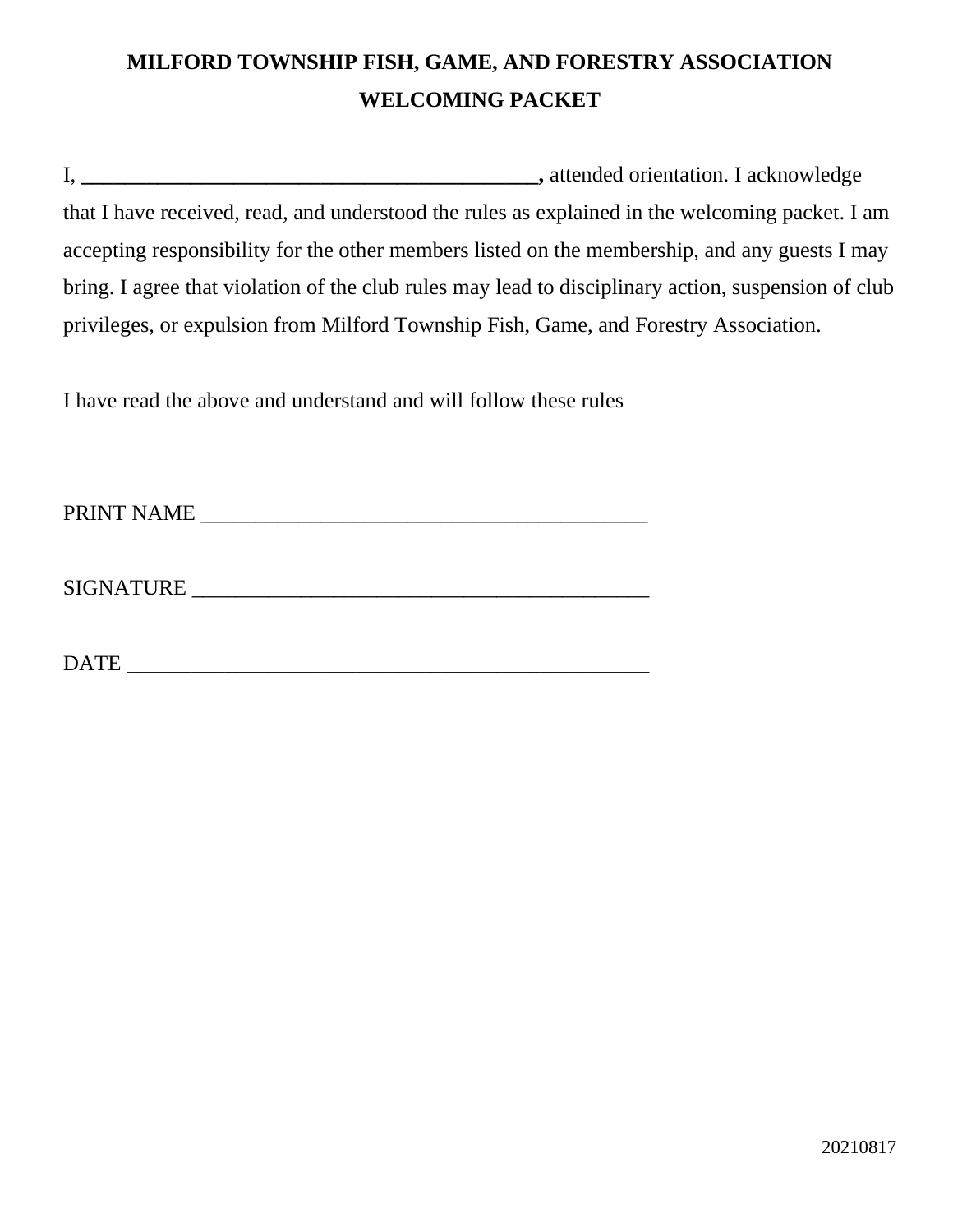# **MILFORD TOWNSHIP**

## **FISH, GAME, AND FORESTRY ASSOCIATION**

## **GENERAL RULES**

- 1. Any person who uses these facilities accepts responsibility for their own actions and for those whom they are acting as legal guardian. Safety is the responsibility of EVERYONE.
- 2. Junior members, ages 8 through 16, must be within eyesight by a parent or legal guardian that:
	- a. Is at least 21 years of age
	- b. Is an existing member
	- c. Attended a club safety orientation
- 3. Children 8 12 years of age can shoot 22 caliber rim fire rifle/pistol, shotgun not larger than 20 gauge and muzzleloaders.
- 4. Children under the age of 8 are not permitted on ranges at any time.
- 5. All club members must display vehicle identification on dashboard when on club property.
- 6. Every person that uses the club property must sign their club identification number and all required information at the sign-in box. Failure to comply, plus any infractions of the range rules, is cause for suspension of the privilege of the use of the club property.
- 7. All members must display valid club identification at all times when on property and present it to any member requesting proof of membership.
- 8. Members only are permitted.
- 9. Alcoholic beverages of any type are strictly prohibited on club property.
- 10. Ranges are unavailable to all during clubhouse and facility rentals
- 11. Unsafe gun handling will result in expulsion from the club.
- 12. Eye protection and hearing protection should be worn at all times when on any firearm range.
- 13. No fires on club grounds (unless authorized by officers and/or directors)
- 14. **During all hunting seasons, everyone and their service animals on Milford Township Fish, Game & Forestry property must wear fluorescent orange with a minimum 250 sq inches on head, chest and back combined, visible 360<sup>o</sup> at all times.**

#### **15. ANY UNAUTHORIZED PERSON USING THE CLUB PROPERTY WITHOUT AUTHORIZATION WILL BE HELD LIABLE FOR TRESPASSING.**

I have read the above and understand and will follow these rules.

PRINT NAME: SIGNATURE LETTER AND THE SERVICE AND THE SERVICE  $\mathcal{L}$ 

DATE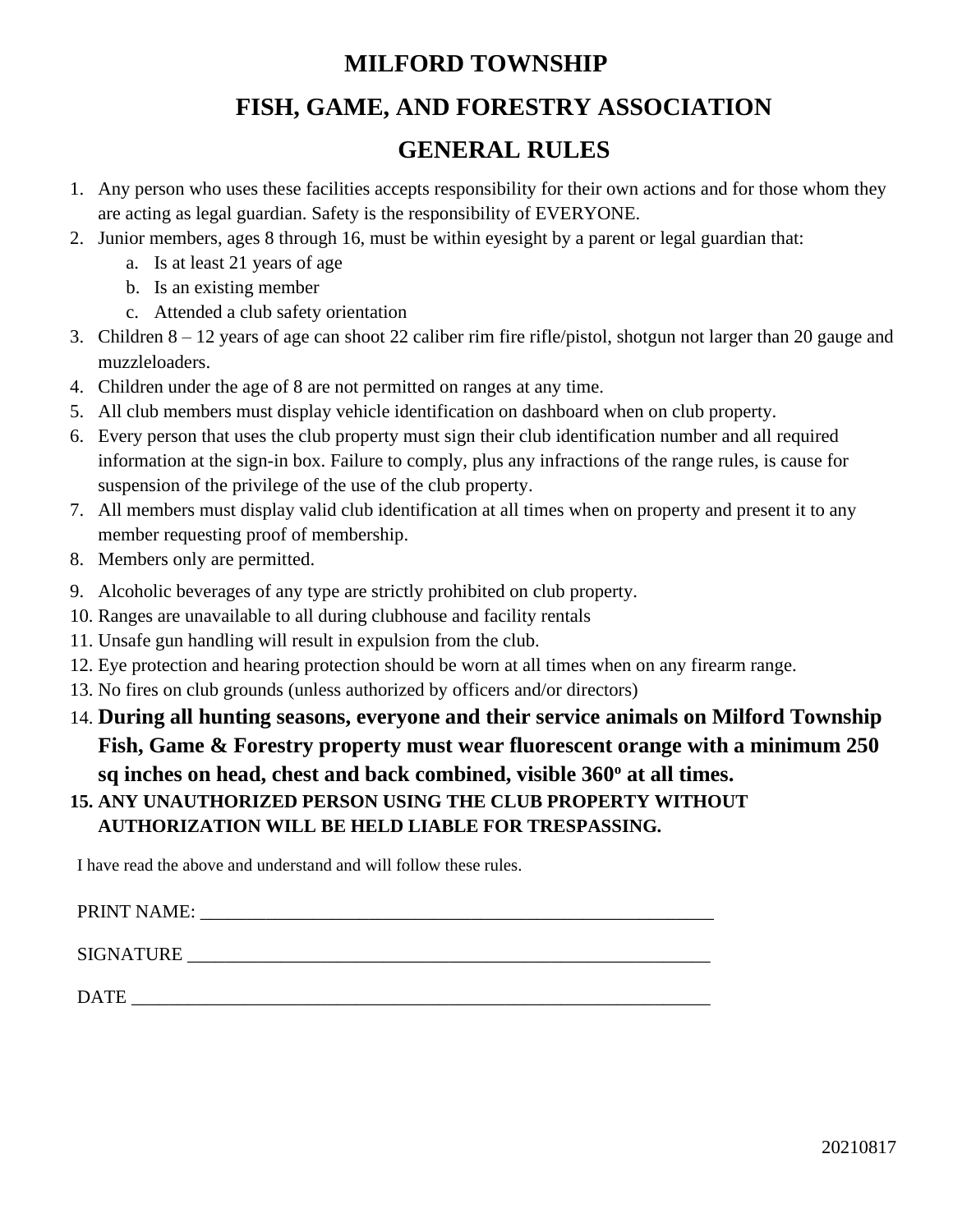# **MILFORD TOWNSHIP FISH, GAME, AND FORESTRY ASSOCIATION SAFETY RULES**

Safety should never be taken for granted when firearms are involved. No trophy, no score, and no competition is worth any injury to yourself or others.

Safety is and should be your first and foremost responsibility. Make sure you always follow these basic rules.

- 1. Keep your muzzle pointed in a safe direction at all times.
	- 2. Treat every firearm as if it were loaded, until you personally prove it otherwise.
	- 3. Always keep your action open when your firearm is not in use.
	- 4. Learn the mechanical and handling characteristics of the firearm you are using, and the correct ammunition for each firearm.
	- 5. Always be sure of your target **and what is beyond it.**
	- 6. Always be sure of your backstop.
	- 7. Always be sure that your barrel is free of any obstructions.
	- 8. Load your firearm only when ready to shoot.
	- 9. Do not point your firearm at anything that you do not want to shoot.
	- 10. Conduct yourself in a sportsman-like manner. **No Profanity, No Abusive Language, No Horseplay.**
	- 11. All shooters and those supervising must wear eye and ear protection at all times.

#### 12. **NO ALCOHOLIC BEVERAGES ALLOWED ON THE PROPERTY**

- 13. Cartridge cases, boxes, and used targets, must be policed up and placed in proper receptacles.
- 14. **During all hunting seasons, everyone and their service animals on Milford Township Fish, Game & Forestry property must wear fluorescent orange with a minimum 250 sq inches on head, chest and back combined, visible 360<sup>o</sup> at all times.**

I have read the above and understand and will follow these rules.

PRINT NAME \_\_\_\_\_\_\_\_\_\_\_\_\_\_\_\_\_\_\_\_\_\_\_\_\_\_\_\_\_\_\_\_\_\_\_\_\_\_\_\_\_\_\_\_\_\_\_\_\_\_\_\_\_\_\_\_\_\_

SIGNATURE **EXECUTE** 

 $\text{DATE}\_\text{max}$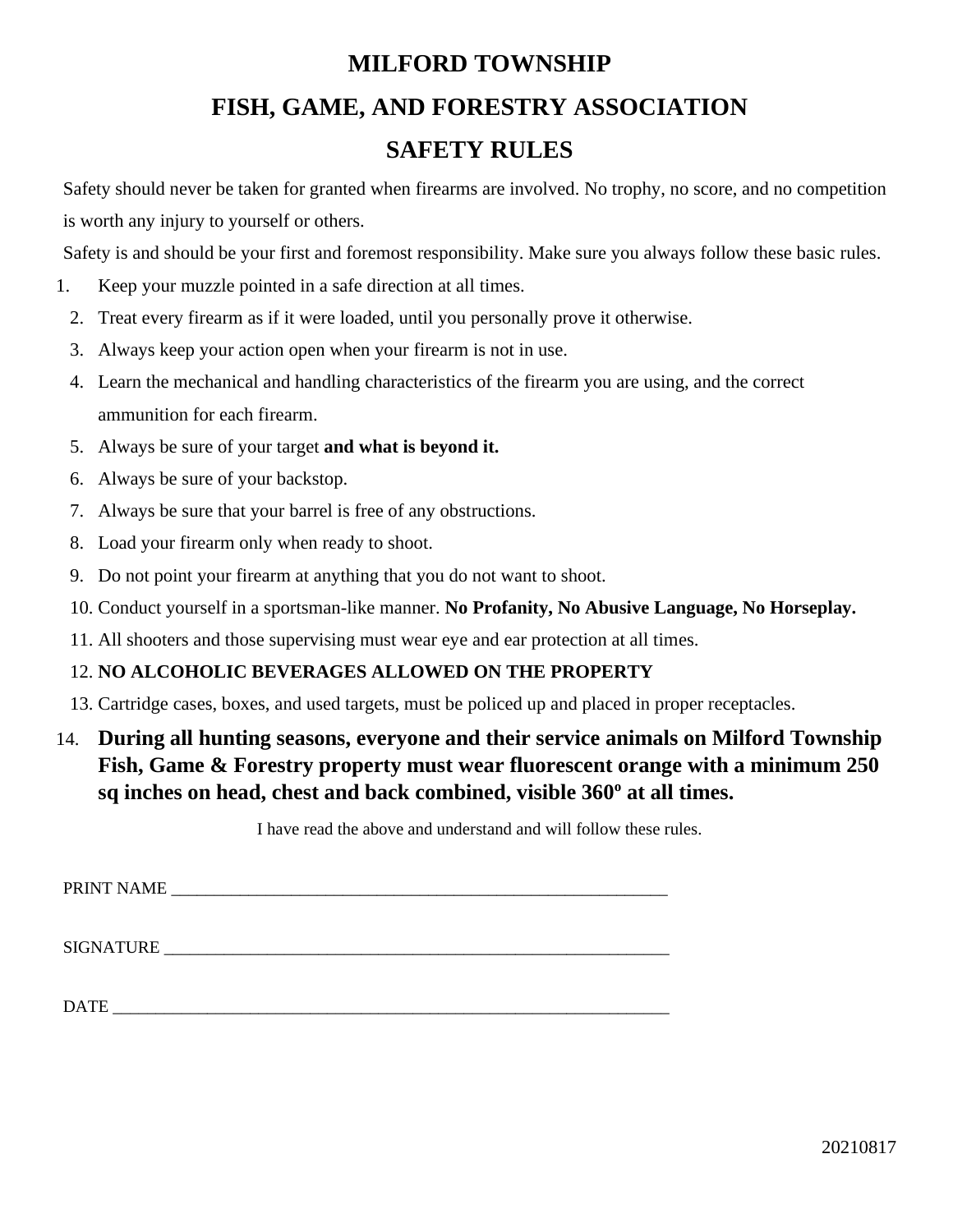## **MILFORD TOWNSHIP FISH, GAME, AND FORESTRY ASSOCIATION 50 YARD RANGE RULES**

- 1. The ranges will open at 9:00 am daily, Monday through Saturday. The ranges will be open at 12:00 pm (noon) on Sunday. All shooting will cease one-hour before sunset, and will be strictly enforced.
- 2. Ranges are unavailable during all special events of the club.
- 3. Obey instantly all firing line commands.
- 4. Handgun shooters a maximum of ten (10) consecutive shots, twenty-five (25) yards and under for handguns, unless sanctioned by club organized events.
- 5. No full-automatic firearms are allowed on the ranges at any time.
- 6. For shotgun usage, the only aerial targets permitted are clay pigeons, with number seven and a half  $(\#7 \frac{1}{2})$  shot being the heaviest shot permitted and a maximum of two (2) consecutive shots When shooting clay pigeons, shooters must stay inside the pipe frame situated at the fifty yard bench, and the birds must fly within the poles at either side of the range backstop.
- **7.** Only paper targets must be hung between the wooden stringers on the backing board; **NO TARGETS MAY BE ATTACHED DIRECTLY TO ANY WOODEN POLES.**
- 8. Steel plate targets may be used on either range with the following conditions:
	- a. Self-made targets must be entirely made of steel.
	- b. Commercial polymer pass-through targets may be used.
	- c. Target may not be higher than 3 foot to the top.
	- d. Targets should pivot or fall to help absorb the bullets energy.
	- e. Targets must be commercially made or fashioned after commercially made units with a minimum plate thickness of 3/8 inch.
	- f. Targets should be placed under and/or in in-line with, the wood framed target supports.
	- g. Shooter must stay a minimum of 25 feet from the target while shooting.
- 9. Police the range at the conclusion of your shoot. Remove old targets, spent casings, and other trash and place in proper receptacles.
- 10. All misfired ammunition must be removed from the premises by the shooter.
- 11. Every person on the range must wear eye and hearing protection while on the range.
- 12. All actions must be open and unloaded when anyone is down range.
- 13. A maximum of 10 rounds or less per magazine. Two rounds per shotgun.
- 14. Limit of four (4) shooters on all ranges unless during a sanctioned club event.

#### **HELP US HAVE A SAFE CLEAN RANGE**

**Any violation of the above rules is cause for disciplinary action that may include suspension of range privileges or expulsion from the club. Report any incident on the range to the board of directors with as much information as possible. Any unauthorized person using the range will be held liable for trespassing.**

I have read the above and understand and will follow these rules:

PRINT NAME

SIGNATURE  $\Box$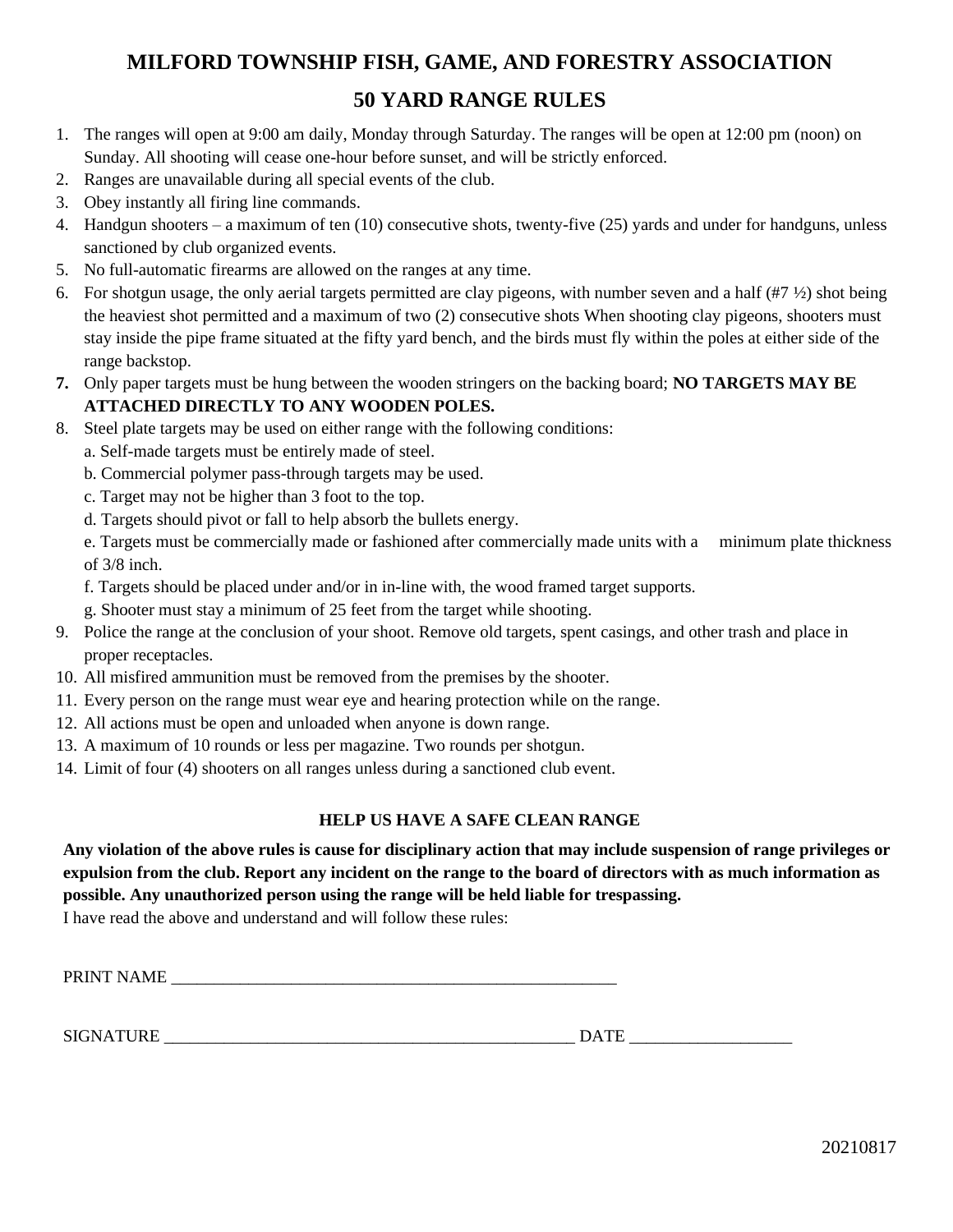## **MILFORD TOWNSHIP FISH, GAME, AND FORESTRY ASSOCIATION 100 YARD RANGE RULES**

- 1. The ranges will open at 9:00 am daily, Monday through Saturday. The ranges will be open at 12:00 pm (noon) on Sunday. All shooting will cease one-hour before sunset, and will be strictly enforced.
- 2. Ranges are unavailable during all special events of the club.
- 3. Obey instantly all firing line commands.
- 4. No full-automatic firearms are allowed on the ranges at any time.
- **5.** Only paper targets must be hung between the wooden stringers on the backing board; **NO TARGETS MAY BE ATTACHED DIRECTLY TO ANY WOODEN POLES.**
- 6. Steel plate targets may be used on either range with the following conditions:
	- a. Self-made targets must be entirely made of steel.
	- b. Commercial polymer pass-through targets may be used.
	- c. Target may not be higher than 3 foot to the top.
	- d. Targets should pivot or fall to help absorb the bullets energy.
	- e. Targets must be commercially made or fashioned after commercially made units with a minimum plate thickness of 3/8 inch.
	- f. Targets should be placed under and/or in-line with, the wood framed target supports.
	- g. All rifle/long gun shooters must stay within the shooting pavilion while shooting.
- 7. All sighting in of firearms shall start at 25 yards, **and at the 50 yard range,** at all times.
- 8. Police the range at the conclusion of your shoot. Remove old targets, spent casings, and other trash and place in proper receptacles.
- 9. All misfired ammunition must be removed from the premises by the shooter.
- 10. Any pistol shooter on 100 yard range will relinquish use of the range at the request of any rifle shooter.
- 11. Every person on the range must wear eye and hearing protection.
- 12. All actions must be open when anyone is down range.
- 13. A maximum of 10 rounds or less per magazine. Two rounds per shotgun.
- 14. Limit of four (4) shooters on all ranges unless during a sanctioned club event.

#### **HELP US HAVE A SAFE CLEAN RANGE**

**Any violation of the above rules is cause for disciplinary action that may include suspension of range privileges or expulsion from the club. Report any incident on the range to the board of directors with as much information as possible. Any unauthorized person using the range will be held liable for trespassing.**

I have read the above and understand and will follow these rules:

PRINT NAME

SIGNATURE \_\_\_\_\_\_\_\_\_\_\_\_\_\_\_\_\_\_\_\_\_\_\_\_\_\_\_\_\_\_\_\_\_\_\_\_\_\_\_\_\_\_\_\_\_\_\_\_ DATE \_\_\_\_\_\_\_\_\_\_\_\_\_\_\_\_\_\_\_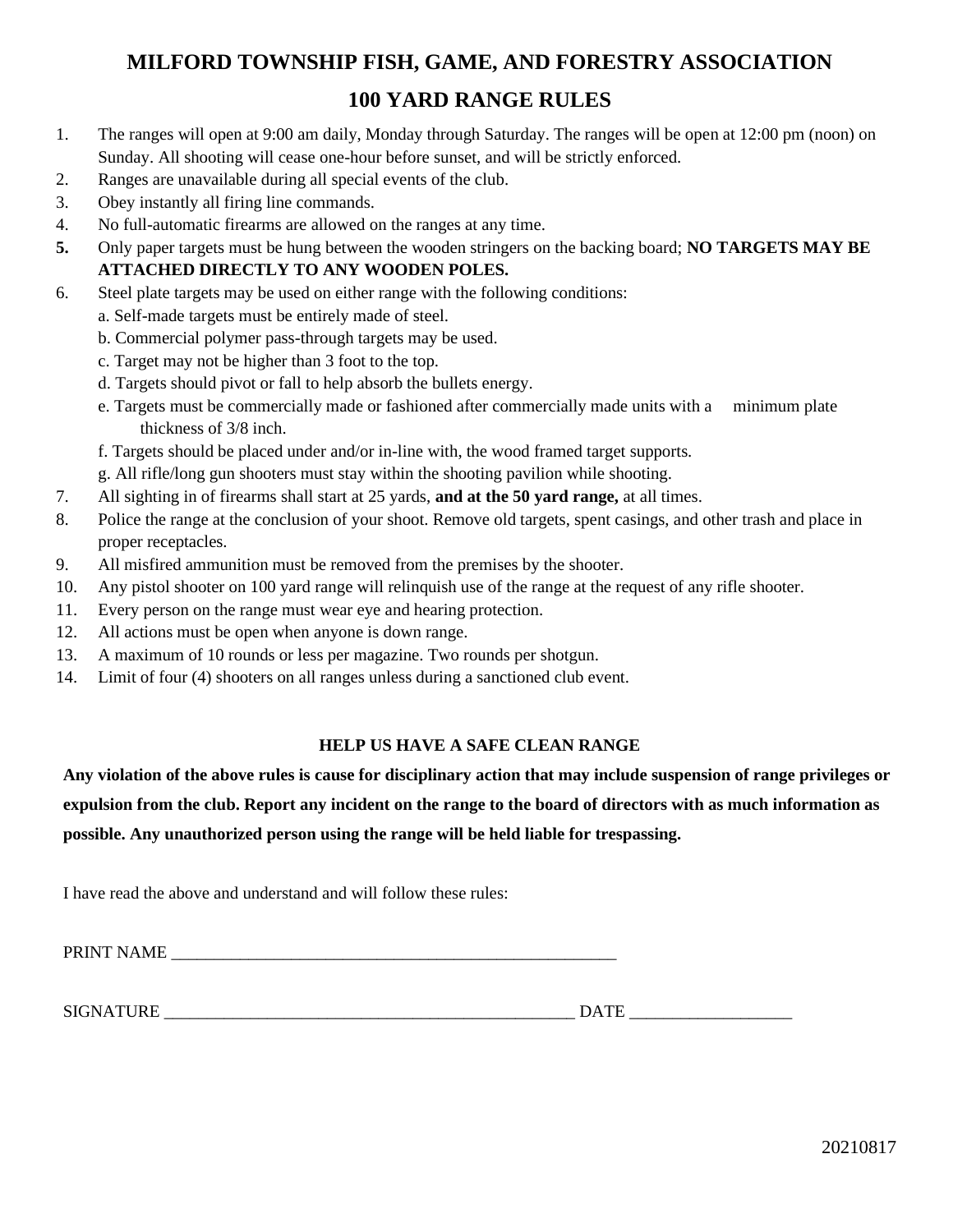## **MILFORD TOWNSHIP FISH, GAME, AND FORESTRY ASSOCIATION HUNTING RULES**

- 22. Hunters must sign in and file a harvest report.
- 23. PA Hunting regulations must be obeyed.
- 24. **ONE** deer to be harvested off of club grounds per year.
- 25. NO organized drives for game on club grounds.
- 26. NO baiting allowed.
- 27. Portable Stands/Blinds only. **NO screw-in spikes.**
- 28. Any hunter using a tree stand or who is on club grounds, must use a full body type safety harness with an up-to-date manufacturing tag. Also, hunters must use a safety line with a minimum 3/8" diameter safety rope with a crussik knot.
- 29. Tree stands/ blinds can be put in two weeks prior to the beginning of hunting season and must be removed within two weeks of the season's end.
	- 30. All stands/blinds must have a member number visibly displayed from ground level, with a minimum 4 inch fluorescent orange band just above eye level wrapped around the tree your stand is attached to or next to your blind.
- 31. Stands/Blinds need a minimum 4 inch fluorescent orange band just above eye level wrapped around the tree your to which your stand is attached, or next to your blind.
- 32. Any stands/blinds found left in woods, outside of the above approved times, will be removed by the club and become club property.
- 33. NO cutting of tree limbs.
- 34. NO feeding of wildlife. This includes, but is not limited to: Fruit, hay, feed, grain, salt, mineral, or ANY material that would be considered to be food.
- 35. NO possession or consumption of alcoholic beverages on club grounds.
- 36. NO one shall discharge any firearm or bow on club grounds randomly.
- 37. NO removal of wildlife, which would include: Animals, fish, flora or minerals unless legally taken during open seasons.
- 38. NO motorized vehicles, non-motorized vehicles, conveyance or animals to be used for transportation on club grounds.
- 39. NO release of captive bred wildlife, domestic animal or raised game on club grounds.
- 40. Hunters must be off of club grounds ½ hour after closing time.
- **41. During all hunting seasons, everyone and their service animals on Milford Township Fish, Game & Forestry property must wear fluorescent orange with a minimum 250 sq inches on head, chest and back combined, visible 360<sup>o</sup> at all times.**
- 42. Safety zones regulations must be adhered to:
	- a. 50 yards from building or structure when using Archery.
	- b. 150 yards from building or structure when using Firearms.

**Any violation of the above rules is cause for disciplinary action that may include suspension of range privileges or expulsion from the club. Report any incident on the range to the board of directors with as much information as possible. Any unauthorized person using the range will be held liable for trespassing.**

PRINT NAME

SIGNATURE  $\Box$